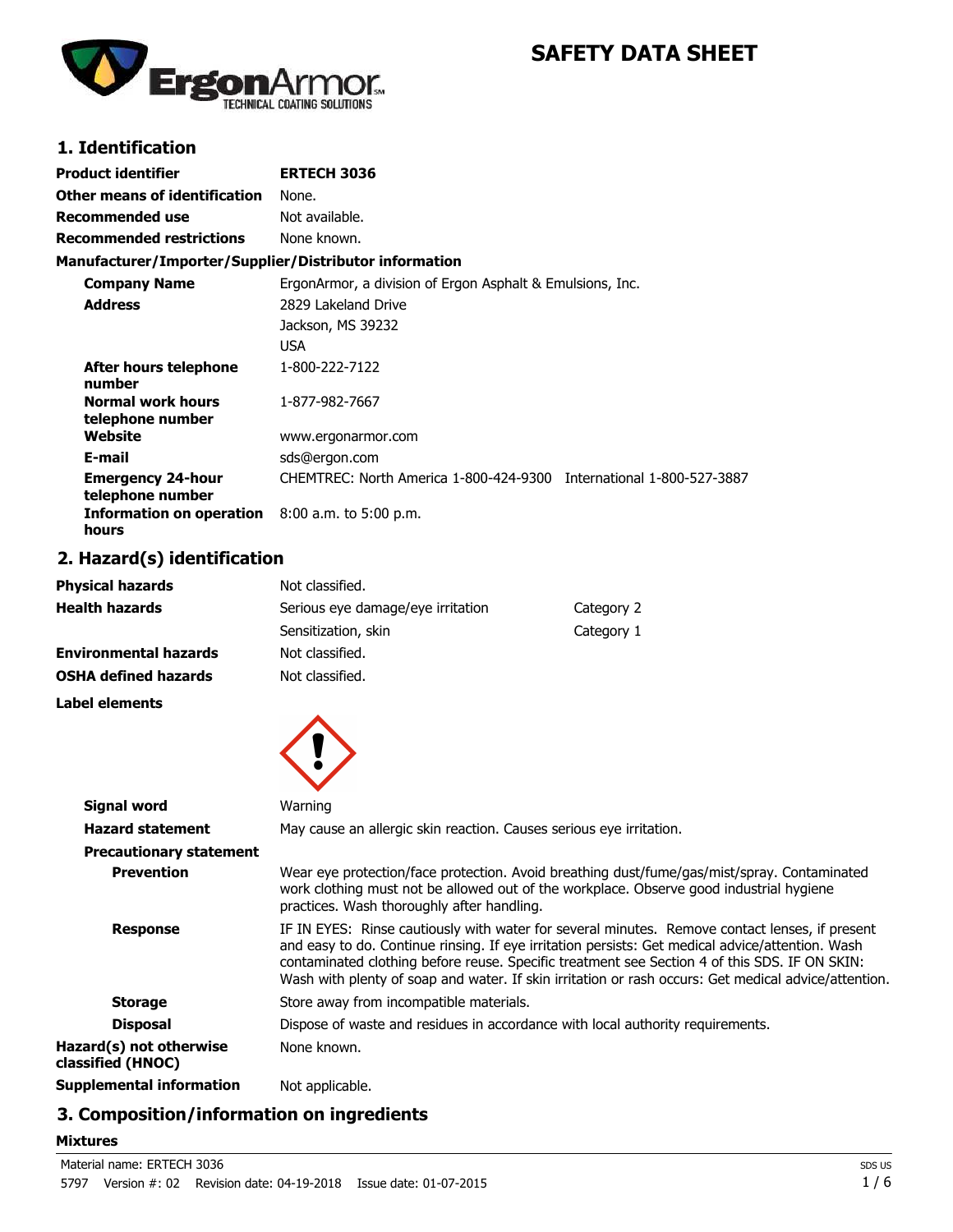| <b>Chemical name</b>                                                                | <b>Common name and synonyms</b>                                                                                                                                                                                                                                                                                                     | <b>CAS number</b> | $\frac{0}{0}$ |
|-------------------------------------------------------------------------------------|-------------------------------------------------------------------------------------------------------------------------------------------------------------------------------------------------------------------------------------------------------------------------------------------------------------------------------------|-------------------|---------------|
| <b>ASPHALT</b>                                                                      |                                                                                                                                                                                                                                                                                                                                     | 8052-42-4         | $35 - 45$     |
| Other components below reportable levels                                            |                                                                                                                                                                                                                                                                                                                                     |                   | 60.62         |
| 4. First-aid measures                                                               |                                                                                                                                                                                                                                                                                                                                     |                   |               |
| <b>Inhalation</b>                                                                   | If breathing is difficult, remove to fresh air and keep at rest in a position comfortable for breathing.<br>Call a physician if symptoms develop or persist.                                                                                                                                                                        |                   |               |
| <b>Skin contact</b>                                                                 | If clothing sticks to the skin, do not remove. Lotion or hand cream may aid in the removal of<br>asphalt. Wash contact areas with soap and water. If needed, seek medical attention.                                                                                                                                                |                   |               |
| <b>Eye contact</b>                                                                  | Immediately flush eyes with plenty of water for at least 15 minutes. Remove contact lenses, if<br>present and easy to do. Continue rinsing. Get medical attention if irritation develops and persists.                                                                                                                              |                   |               |
| <b>Ingestion</b>                                                                    | Rinse mouth. DO NOT induce vomiting. Get medical attention immediately. If ingestion of a large<br>amount does occur, call a poison control center immediately.                                                                                                                                                                     |                   |               |
| <b>Most important</b><br>symptoms/effects, acute and<br>delayed                     | Direct contact with eyes may cause temporary irritation.                                                                                                                                                                                                                                                                            |                   |               |
| <b>Indication of immediate</b><br>medical attention and special<br>treatment needed | Treat symptomatically.                                                                                                                                                                                                                                                                                                              |                   |               |
| <b>General information</b>                                                          | Ensure that medical personnel are aware of the material(s) involved, and take precautions to<br>protect themselves.                                                                                                                                                                                                                 |                   |               |
| 5. Fire-fighting measures                                                           |                                                                                                                                                                                                                                                                                                                                     |                   |               |
| Suitable extinguishing media                                                        | Foam. Dry chemical powder. Carbon dioxide (CO2).                                                                                                                                                                                                                                                                                    |                   |               |
| <b>Unsuitable extinguishing</b><br>media                                            | Water. Do not use water jet as an extinguisher, as this will spread the fire.                                                                                                                                                                                                                                                       |                   |               |
| <b>Specific hazards arising from</b><br>the chemical                                | During fire, gases hazardous to health may be formed.                                                                                                                                                                                                                                                                               |                   |               |
| <b>Special protective equipment</b><br>and precautions for<br>firefighters          | Firefighters must use standard protective equipment including flame retardant coat, helmet with<br>face shield, gloves, rubber boots, and in enclosed spaces, SCBA. Structural firefighters protective<br>clothing will only provide limited protection.                                                                            |                   |               |
| <b>Fire fighting</b><br>equipment/instructions                                      | ALWAYS stay away from tanks engulfed in flame. Fight fire from maximum distance or use<br>unmanned hose holders or monitor nozzles. Move containers from fire area if you can do so without<br>risk. In the event of fire, cool tanks with water spray.                                                                             |                   |               |
| <b>Specific methods</b>                                                             | In the event of fire and/or explosion do not breathe fumes. In the event of fire, cool tanks with<br>water spray.                                                                                                                                                                                                                   |                   |               |
| <b>General fire hazards</b>                                                         | No unusual fire or explosion hazards noted.                                                                                                                                                                                                                                                                                         |                   |               |
| 6. Accidental release measures                                                      |                                                                                                                                                                                                                                                                                                                                     |                   |               |
| <b>Personal precautions,</b><br>protective equipment and<br>emergency procedures    | Keep unnecessary personnel away. Keep people away from and upwind of spill/leak. Keep out of<br>low areas. Do not touch damaged containers or spilled material unless wearing appropriate<br>protective clothing. Ventilate closed spaces before entering them. For personal protection, see<br>section 8 of the SDS.               |                   |               |
| <b>Methods and materials for</b>                                                    | This product is miscible in water.                                                                                                                                                                                                                                                                                                  |                   |               |
| containment and cleaning up                                                         | Large Spills: Stop the flow of material, if this is without risk. Dike the spilled material, where this is<br>possible. Cover with plastic sheet to prevent spreading. Absorb in vermiculite, dry sand or earth and<br>place into containers. Prevent entry into waterways, sewer, basements or confined areas.                     |                   |               |
|                                                                                     | Small Spills: Wipe up with absorbent material (e.g. cloth, fleece). Clean surface thoroughly to<br>remove residual contamination.                                                                                                                                                                                                   |                   |               |
|                                                                                     | Never return spills to original containers for re-use. Absorb or cover with dry earth, sand or other<br>non-combustible material and transfer to containers. Ventilate area and avoid breathing vapors or<br>mist. For large spills, dike far ahead of liquid spill for later disposal. Do not release into sewers or<br>waterways. |                   |               |
| <b>Environmental precautions</b>                                                    | Avoid discharge into drains, water courses or onto the ground.                                                                                                                                                                                                                                                                      |                   |               |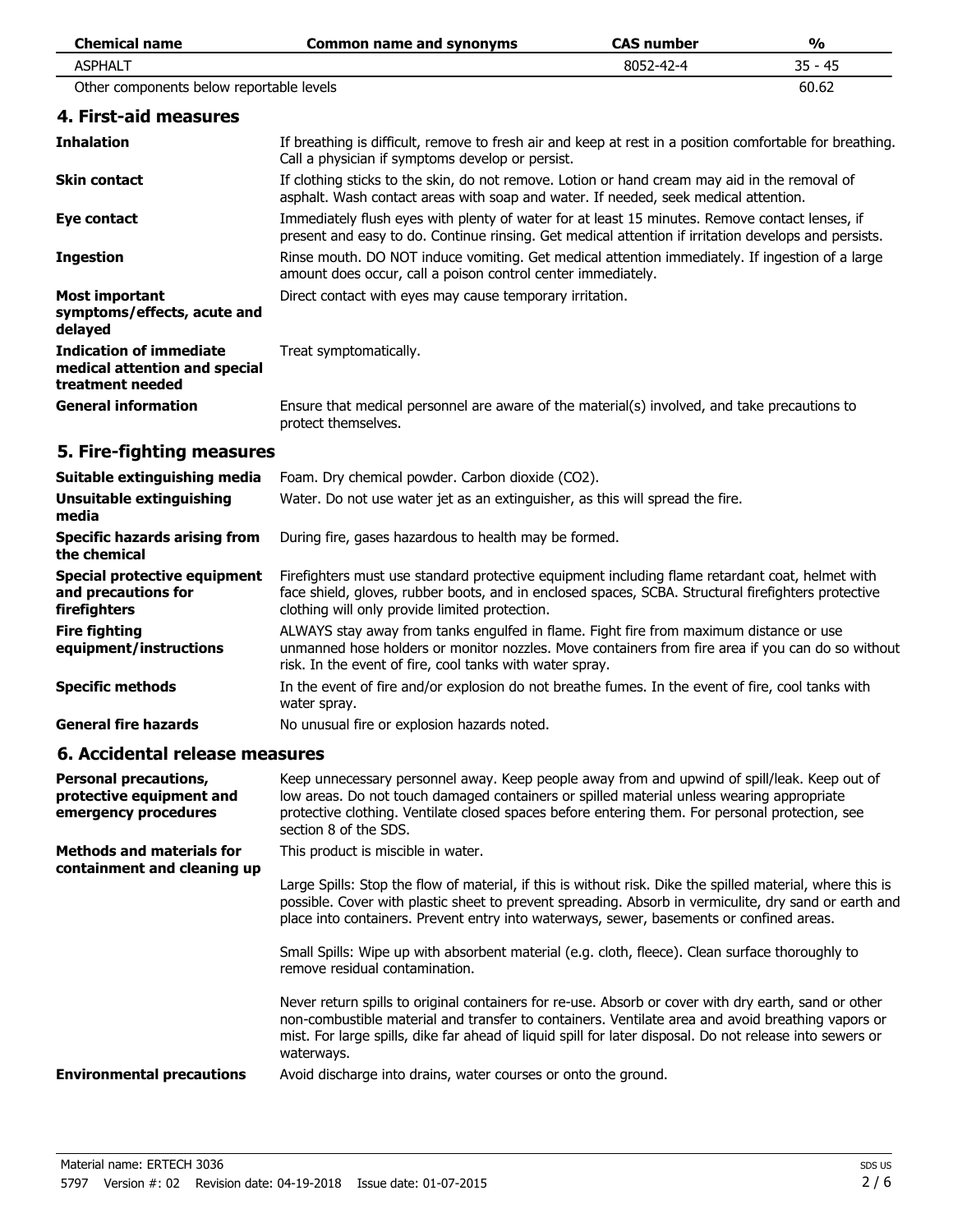### **7. Handling and storage**

| <b>Precautions for safe handling</b>                                      | Avoid prolonged exposure. Use only in well-ventilated areas. Hydrogen sulfide, a very highly toxic<br>gas, may be present with this material. Keep face clear of tank and/or tank car openings. Good<br>personal hygiene is necessary. Wash hands and contaminated areas with water and soap before<br>leaving the work site. |
|---------------------------------------------------------------------------|-------------------------------------------------------------------------------------------------------------------------------------------------------------------------------------------------------------------------------------------------------------------------------------------------------------------------------|
| Conditions for safe storage,<br>including any<br><i>incompatibilities</i> | Prevent electrostatic charge build-up by using common bonding and grounding techniques. Store in<br>original tightly closed container. Store in a well-ventilated place.                                                                                                                                                      |

## **8. Exposure controls/personal protection**

| <b>Occupational exposure limits</b><br><b>Biological limit values</b><br><b>Appropriate engineering</b><br><b>controls</b> | This mixture has no ingredients that have PEL, TLV, or other recommended exposure limit<br>No biological exposure limits noted for the ingredient(s).<br>Provide adequate ventilation, including appropriate local extraction, to ensure that the defined<br>occupational exposure limit is not exceeded. |
|----------------------------------------------------------------------------------------------------------------------------|-----------------------------------------------------------------------------------------------------------------------------------------------------------------------------------------------------------------------------------------------------------------------------------------------------------|
|                                                                                                                            | Individual protection measures, such as personal protective equipment                                                                                                                                                                                                                                     |
| Eye/face protection                                                                                                        | Chemical goggles and face shield are recommended. Wear safety glasses with side shields (or<br>goggles).                                                                                                                                                                                                  |
| <b>Skin protection</b>                                                                                                     |                                                                                                                                                                                                                                                                                                           |
| <b>Hand protection</b>                                                                                                     | Chemical resistant gloves are recommended. If contact with forearms is likely wear gauntlet style<br>gloves.                                                                                                                                                                                              |
| <b>Other</b>                                                                                                               | Wear appropriate clothing to prevent any possibility of liquid contact and repeated or prolonged<br>vapor contact. Plastic or rubber gloves, apron and boots.                                                                                                                                             |
| <b>Respiratory protection</b>                                                                                              | When workers are facing concentrations above the exposure limit they must use appropriate<br>certified respirators.                                                                                                                                                                                       |
| <b>Thermal hazards</b>                                                                                                     | Wear appropriate thermal protective clothing, when necessary.                                                                                                                                                                                                                                             |
| <b>General hygiene</b><br>considerations                                                                                   | Always observe good personal hygiene measures, such as washing after handling the material and<br>before eating, drinking, and/or smoking. Routinely wash work clothing and protective equipment to<br>remove contaminants.                                                                               |

### **9. Physical and chemical properties**

| <b>Appearance</b>                                       | Heavy-consistency emulsion.                     |
|---------------------------------------------------------|-------------------------------------------------|
| <b>Physical state</b>                                   | Liquid.                                         |
| Form                                                    | Liquid. Viscous                                 |
| Color                                                   | <b>Black</b>                                    |
| Odor                                                    | Mild Petroleum Odor                             |
| <b>Odor threshold</b>                                   | Not available.                                  |
| рH                                                      | $11 - 12$                                       |
| Melting point/freezing point                            | 32 °F (0 °C)                                    |
| Initial boiling point and<br>boiling range              | 212 °F (100 °C)                                 |
| <b>Flash point</b>                                      | $>$ 212.0 °F ( $>$ 100.0 °C) Cleveland Open Cup |
| <b>Evaporation rate</b>                                 | Not available.                                  |
| <b>Flammability (solid, gas)</b>                        | Not available.                                  |
| Upper/lower flammability or explosive limits            |                                                 |
| <b>Flammability limit - lower</b> Not available.<br>(%) |                                                 |
| <b>Flammability limit -</b><br>upper $(\% )$            | Not available.                                  |
| <b>Explosive limit - lower</b><br>(%)                   | Not available.                                  |
| <b>Explosive limit - upper</b><br>(%)                   | Not available.                                  |
| Vapor pressure                                          | Not available.                                  |
| <b>Vapor density</b>                                    | Not available.                                  |
| <b>Relative density</b>                                 | $0.95 - 1.05$ g/cm3                             |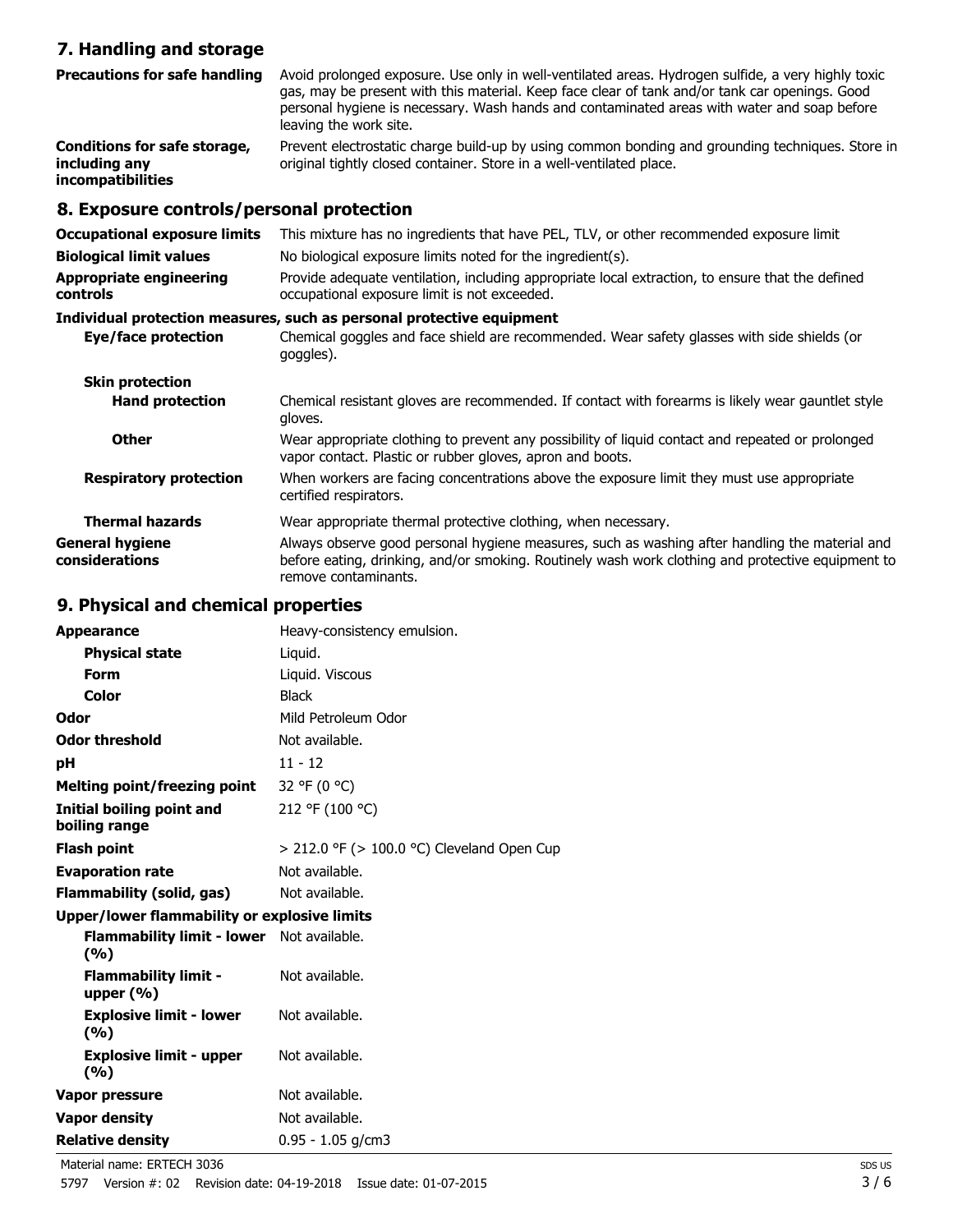| Relative density temperature                      | 39.2 °F (4 °C)                 |
|---------------------------------------------------|--------------------------------|
| Solubility(ies)                                   |                                |
| Solubility (water)                                | Slightly                       |
| <b>Partition coefficient</b><br>(n-octanol/water) | Not available.                 |
| <b>Auto-ignition temperature</b>                  | > 700 °F (> 371.11 °C)         |
| Decomposition temperature                         | Not available.                 |
| <b>Viscosity</b>                                  | 500 cP Approx. (77 °F (25 °C)) |
| <b>Other information</b>                          |                                |
| VOC                                               | 0.2 lb/gal maximum             |

## **10. Stability and reactivity**

| <b>Reactivity</b>                            | The product is stable and non-reactive under normal conditions of use, storage and transport                                                              |
|----------------------------------------------|-----------------------------------------------------------------------------------------------------------------------------------------------------------|
| <b>Chemical stability</b>                    | Stable under normal temperature conditions.                                                                                                               |
| <b>Possibility of hazardous</b><br>reactions | Hazardous polymerization does not occur.                                                                                                                  |
| <b>Conditions to avoid</b>                   | Avoid temperatures exceeding the flash point. Contact with incompatible materials. Do not overheat<br>product.                                            |
| <b>Incompatible materials</b>                | Strong oxidizing agents.                                                                                                                                  |
| <b>Hazardous decomposition</b><br>products   | Upon decomposition, this product may yield sulfur dioxide, carbon monoxide, carbon dioxide and/or<br>low molecular weight hydrocarbons. Hydrogen sulfide. |

## **11. Toxicological information**

#### **Information on likely routes of exposure**

| <b>Inhalation</b>                                                                  | Prolonged inhalation may be harmful.                                                                                                                        |
|------------------------------------------------------------------------------------|-------------------------------------------------------------------------------------------------------------------------------------------------------------|
| <b>Skin contact</b>                                                                | May cause an allergic skin reaction.                                                                                                                        |
| Eye contact                                                                        | May be irritating to eyes.                                                                                                                                  |
| <b>Ingestion</b>                                                                   | Expected to be a low ingestion hazard.                                                                                                                      |
| Symptoms related to the<br>physical, chemical and<br>toxicological characteristics | Direct contact with eyes may cause temporary irritation.                                                                                                    |
| <b>Information on toxicological effects</b>                                        |                                                                                                                                                             |
| <b>Acute toxicity</b>                                                              | Not available.                                                                                                                                              |
| <b>Skin corrosion/irritation</b>                                                   | Prolonged skin contact may cause temporary irritation.                                                                                                      |
| Serious eye damage/eye<br>irritation                                               | May be irritating to eyes.                                                                                                                                  |
| <b>Respiratory or skin sensitization</b>                                           |                                                                                                                                                             |
| <b>Respiratory sensitization</b>                                                   | Not available.                                                                                                                                              |
| <b>Skin sensitization</b>                                                          | May cause allergic skin disorders in sensitive individuals.                                                                                                 |
| <b>Germ cell mutagenicity</b>                                                      | No data available to indicate product or any components present at greater than 0.1% are<br>mutagenic or genotoxic.                                         |
| Carcinogenicity                                                                    | This product contains crystalline silica. Silica is a known carcinogen; however in this encapsulated<br>form the normal routes of exposure are unavailable. |
|                                                                                    | <b>IARC Monographs. Overall Evaluation of Carcinogenicity</b>                                                                                               |
| Not listed.                                                                        | OSHA Specifically Regulated Substances (29 CFR 1910.1001-1052)                                                                                              |
| Not regulated.                                                                     | US. National Toxicology Program (NTP) Report on Carcinogens                                                                                                 |
| Not listed.                                                                        |                                                                                                                                                             |
| <b>Reproductive toxicity</b>                                                       | Not classified.                                                                                                                                             |
| <b>Specific target organ toxicity</b><br>- single exposure                         | Not classified.                                                                                                                                             |
| <b>Specific target organ toxicity</b><br>- repeated exposure                       | Not classified.                                                                                                                                             |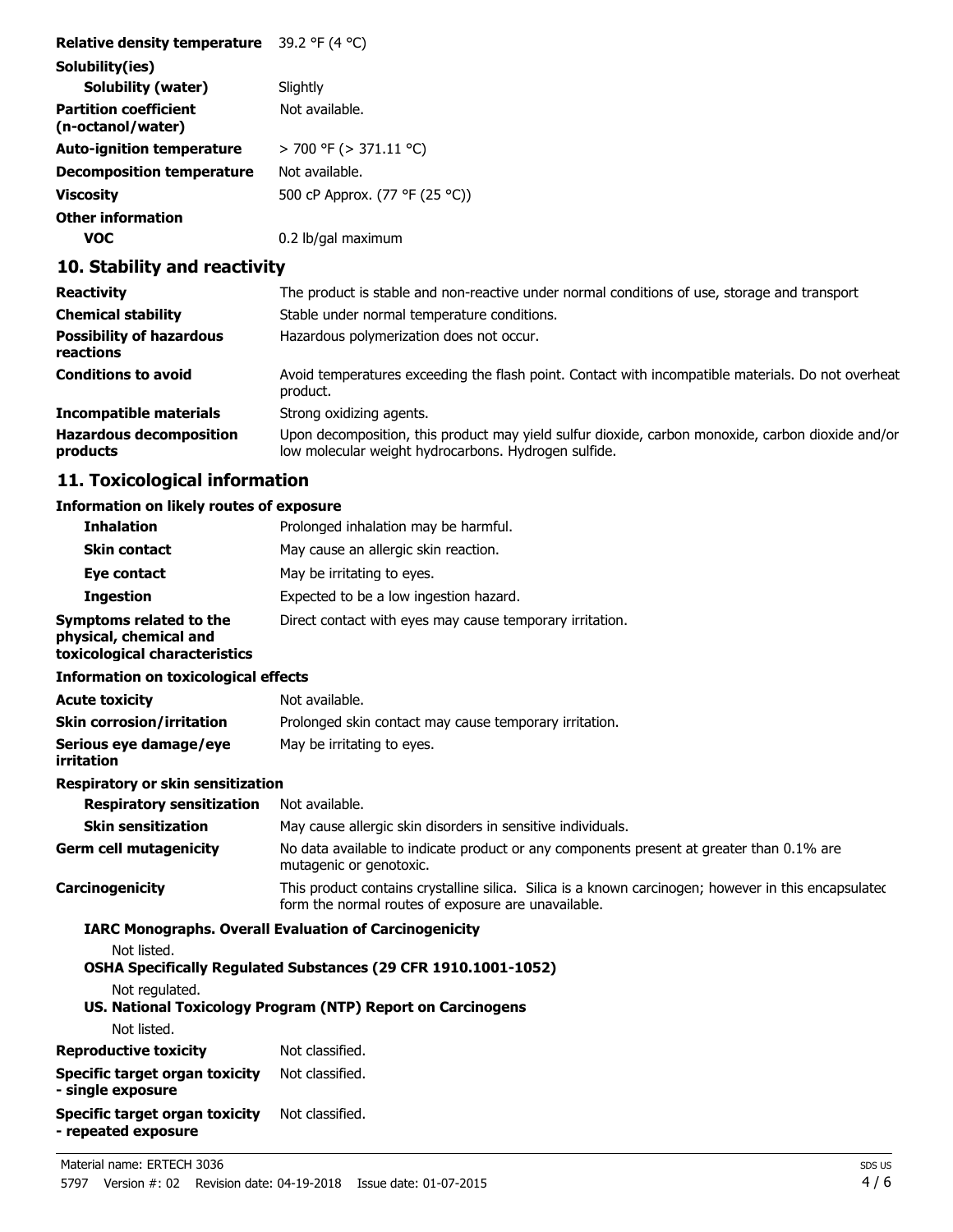| Aspiration hazard          | Not available.                                            |
|----------------------------|-----------------------------------------------------------|
| <b>Chronic effects</b>     | Prolonged inhalation may be harmful.                      |
| <b>Further information</b> | This product has no known adverse effect on human health. |

#### **12. Ecological information**

| <b>Ecotoxicity</b>                   | Not expected to be harmful to aquatic organisms.                                                                                                                                           |
|--------------------------------------|--------------------------------------------------------------------------------------------------------------------------------------------------------------------------------------------|
| <b>Persistence and degradability</b> | No data is available on the degradability of this product.                                                                                                                                 |
| <b>Bioaccumulative potential</b>     | No data available.                                                                                                                                                                         |
| Mobility in soil                     | No data available.                                                                                                                                                                         |
| Other adverse effects                | No other adverse environmental effects (e.g. ozone depletion, photochemical ozone creation<br>potential, endocrine disruption, global warming potential) are expected from this component. |

#### **13. Disposal considerations**

| Collect and reclaim or dispose in sealed containers at licensed waste disposal site. Dispose in<br>accordance with all applicable regulations. No components are identified as hazardous wastes.<br>Disposal recommendations are based on uncontaminated material.            |
|-------------------------------------------------------------------------------------------------------------------------------------------------------------------------------------------------------------------------------------------------------------------------------|
| Dispose in accordance with all applicable regulations.                                                                                                                                                                                                                        |
| The waste code should be assigned in discussion between the user, the producer and the waste<br>disposal company. Not applicable.                                                                                                                                             |
| Dispose of in accordance with local regulations. Empty containers or liners may retain some product<br>residues. This material and its container must be disposed of in a safe manner (see: Disposal<br>instructions). Avoid discharge into water courses or onto the ground. |
| Empty containers should be taken to an approved waste handling site for recycling or disposal.<br>Since emptied containers may retain product residue, follow label warnings even after container is<br>emptied.                                                              |
|                                                                                                                                                                                                                                                                               |

#### **14. Transport information**

#### **DOT**

Not regulated as dangerous goods.

# **IATA**

Not regulated as dangerous goods.

#### **IMDG**

Not regulated as dangerous goods.

#### **Transport in bulk according to** Not available. **Annex II of MARPOL 73/78 and the IBC Code**

#### **15. Regulatory information**

**US federal regulations** All components are on the U.S. EPA TSCA Inventory List.

#### **TSCA Section 12(b) Export Notification (40 CFR 707, Subpt. D)**

Not regulated.

**CERCLA Hazardous Substance List (40 CFR 302.4)**

Not listed.

**SARA 304 Emergency release notification**

Not regulated.

**OSHA Specifically Regulated Substances (29 CFR 1910.1001-1052)**

Not regulated.

#### **Superfund Amendments and Reauthorization Act of 1986 (SARA)**

#### **SARA 302 Extremely hazardous substance**

Not listed.

**SARA 311/312** Yes

**Hazardous chemical Classified hazard categories**

Serious eye damage or eye irritation Respiratory or skin sensitization

#### **SARA 313 (TRI reporting)** Not regulated.